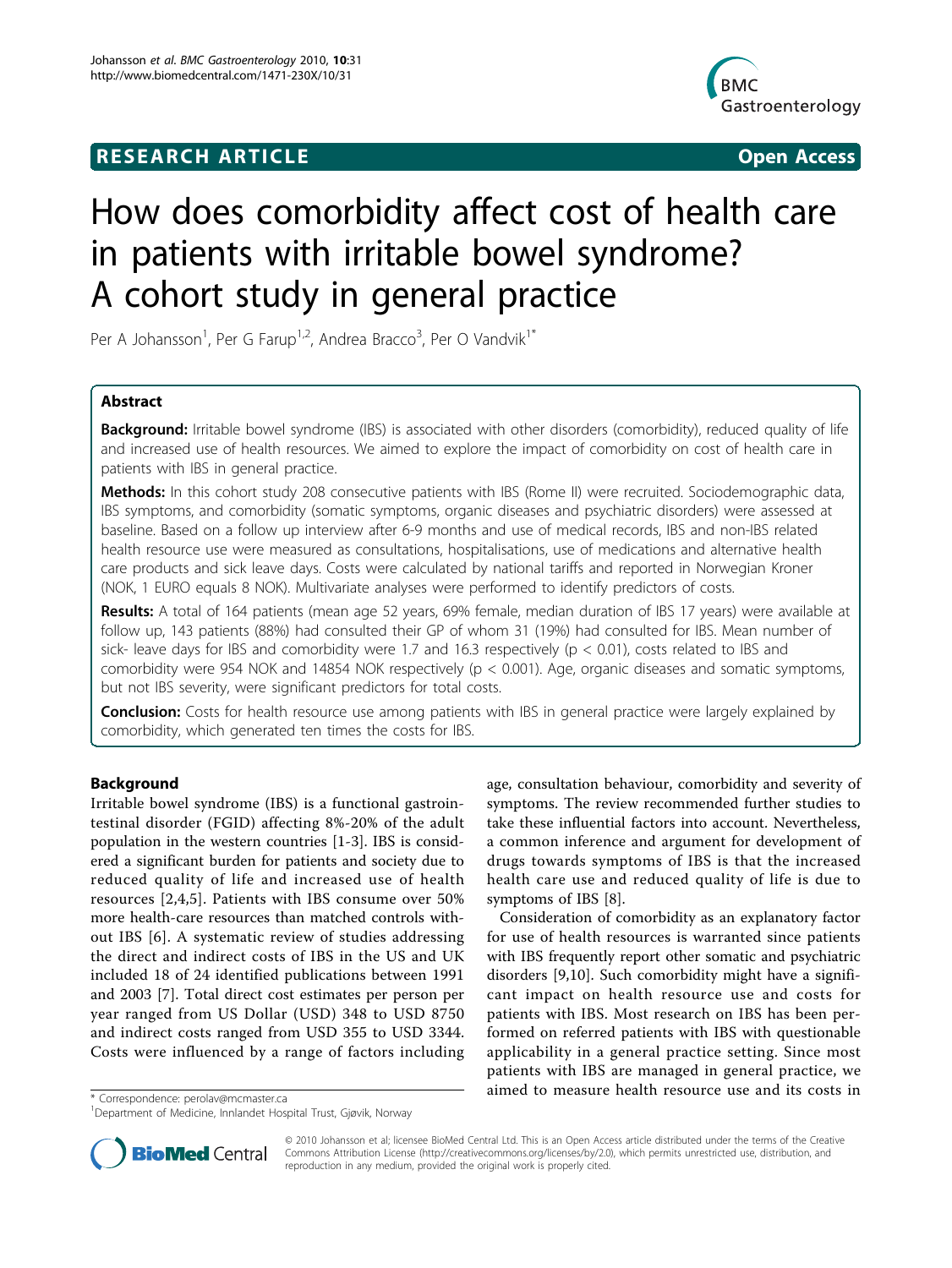patients with IBS in general practice, and to explore the factors generating these costs.

# Methods

#### Study design and material

This prospective cohort study was designed to identify and follow up a representative sample of patients with IBS (according to Rome II criteria) in Norwegian general practice. Of 3369 consecutive patients consulting their GP, 3092 (92%) answered a short questionnaire regarding abdominal complaints, prior to the consultation. Of 830 patients with abdominal complaints, for which they had consulted or wanted to consult their GP, 733 (89%) were assessed with the Rome II criteria for functional bowel disorders [[11](#page-5-0)]. Of the 733 patients 278 patients had IBS according to the Rome II criteria. These 278 patients were invited to participate if the GP, based on all available information about the patient, agreed on the IBS diagnosis. A total number of 208 patients with IBS were included. Details about study design are given elsewhere [[10\]](#page-5-0). The patients were invited by informed consent to further characterisation, by completing questionnaires at the first visit. After 6-9 months, included patients were invited to a follow up interview with repeated assessment of symptoms and detailed assessment of health resource use. No specific attention towards the abdominal complaints was to be given by the GP in the follow up period.

The study was performed during 2001in the county of Oppland in Norway, with 26 participating GPs working in nine health centres. In Norway, patients must seek health care through their locally assigned GP. Members of the practice staff (study nurses) performed the practical work related to the study. They were released from other duties, and trained to ensure satisfactory protocol adherence.

All patients were characterised at baseline for sociodemographic data and somatic and psychiatric comorbidity by self-completed questionnaires. Sociodemographic data included age, gender, smoking status, alcohol use, education (> 10 years), working status (employed, disability benefit, retired, students). IBS symptoms were assessed for severity and duration. Severity was measured as mild (with no interference of daily activities), moderate (with some interference, but no disruption of daily activities) and severe (with disruption of daily activities) with scores 1-3, and frequency as average number of days per week with abdominal pain/discomfort  $(0-1/2-3/4-5/5)$  with scores 1-4. An IBS symptom score was calculated by multiplying severity and frequency (range 1-12). Somatic diseases were measured by 12 questions about different organic diseases present within the 3 last months (yes/no) and presented as a sum-score (range 0-12). Somatic symptoms were measured by 17 questions about somatic symptoms from the Subjective Health Complaints (SHC) inventory [[12\]](#page-5-0). The SHC inventory consists of a list of 29 common health complaints experienced the last 30 days, with the intensity of each complaint graded on a four point scale (not at all/little/some/severe). An SHC total score is created by adding the scores of each item. 12 questions about gastroenterological and psychiatric symptoms were excluded to avoid duplicate assessment, giving a SHC-17 score from 0 to 51. Psychiatric comorbidity was measured by Symptom Check List 10 (SCL-10, score range 1 - 4.0), which measures psychological distress, with a cut off point of  $> 1.85$  as a valid predictor of mood disorder. Health anxiety was measured by Whitley index (score range 14-60) and neuroticism by EPQ-10 (score range 0-10) [[13-15\]](#page-5-0).

# Measurement of health resource use and associated costs

Health resource use and associated costs were measured for investigations, consultations, hospitalisations, medications, and alternative health care products and number of sick leave days was noted. Assessment was primarily done by structured questions in a Case Report Form (CRF) completed by study nurses at the follow up interview. All questions in the CRF separated use of health resources related to symptoms of IBS (IBS-related) from use of health resources related to other symptoms and diseases (comorbidity-related). Nurses were instructed to examine the electronic medical records (EMR) to identify relevant information. If information was not available in the EMR, data were assessed by patients recall. Since follow up time varied between six and nine months, only the last six months of the follow up period was used to measure use of health resources. The cost analysis was restricted to direct medical costs for health resource use and did not include sick-leave days, which we considered an indirect cost.

Investigations were assessed only for IBS and included blood samples, stool tests, endoscopic procedures and medical imaging by x-ray, CT, MRI and ultrasound. Costs for consultations and investigations were calculated using National Tariffs for the Public Health Service for year 2001, in Norwegian kroner (NOK,  $\epsilon$ 1 equals NOK 8). Consultations were measured as the number of visits to GPs, specialists, chiropractors, physiotherapists, psychotherapists and alternative health care providers. Hospitalisations were measured as numbers of hospital stays for each patient. Costs for hospitalisations were calculated using Diagnosis Related Groups (DRG) and national tariffs. Medications were measured as total use of drugs by physicians' prescription and drugs purchased over the counter. Medication costs were calculated by The Norwegian Pharmaceutical Product Compendium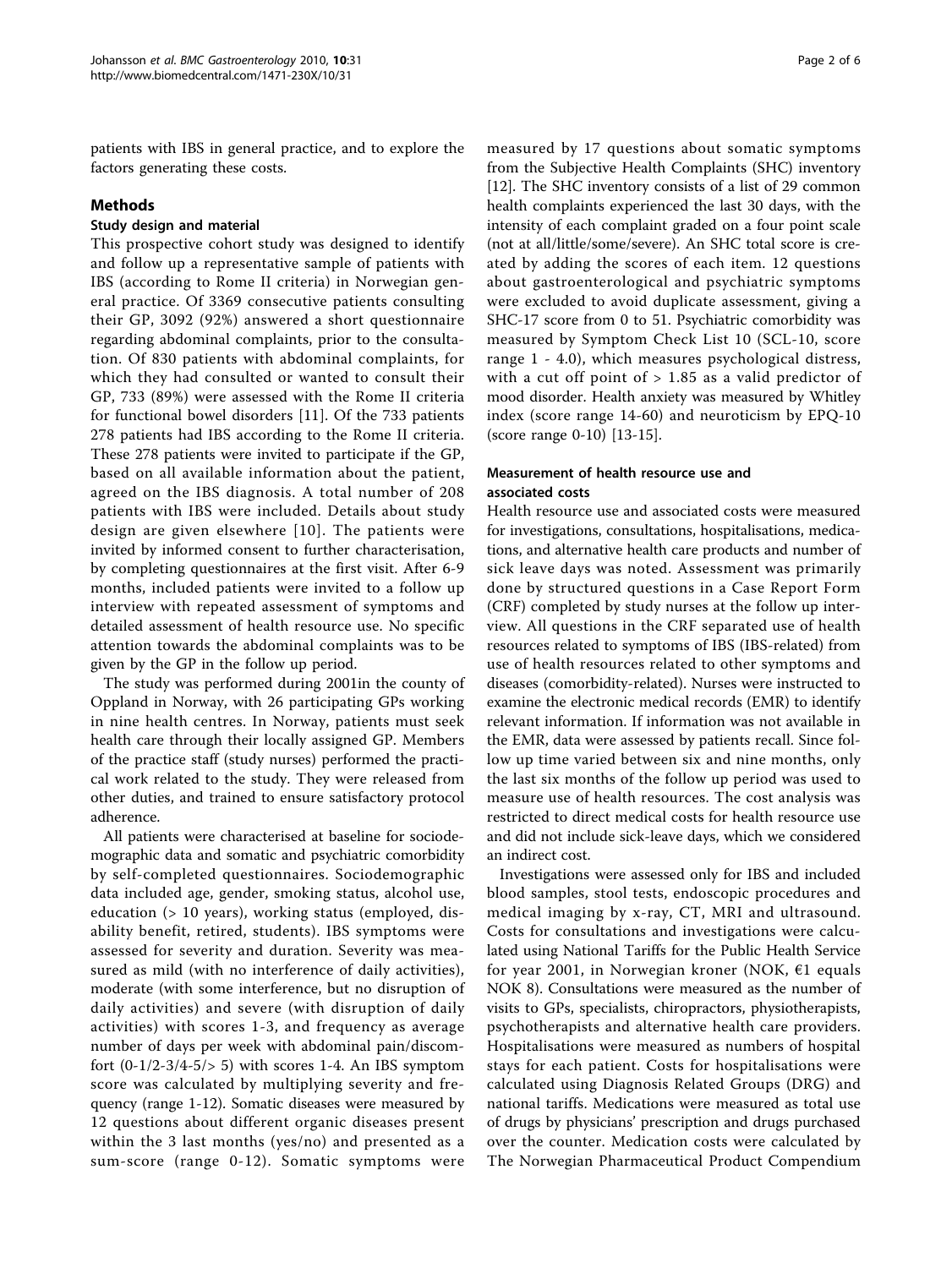for year 2001. Costs for on demand medications were calculated using the lowest dose 3 times per week. Alternative health care products and their costs were measured and estimated by patients recall. Sick-leave days were measured directly by retrieving data from the EMR.

#### Data analysis and statistics

Data were analysed by descriptive statistical methods in SPSS v. 15. Use of health resources and its costs were analysed by univariate, bivariate and multivariate analyses. Non-parametric tests (eg. Wilcoxon, Spearman's rho and Mann Whitney U test) were performed in the cost analyses due to skewed distribution of costs as dependent variables. Variables with  $p < 0.2$  in the bivariate analyses were entered in multivariate lineary regression analyses. Age and gender were kept as sociodemographicvariables in the multivariate analysis, regardless of statistical significance in bivariate analysis, and the dependent variables (costs) were log 10 transformed.

# Ethics

The study was performed according to the Declaration of Helsinki and approved by the Regional Committee for Medical Research Ethics and the Data Inspectorate, Oslo, Norway.

# Results

#### Characteristics of patients

Table 1 gives the characteristics of the 164 patients who were available at the follow up after 6-9 months and

Table 1 Characteristics of 164 patients with IBS included in the analyses

| <b>Variables</b>                              |             |
|-----------------------------------------------|-------------|
| Age (years), mean (SD)                        | 52 (15.1)   |
| Female gender                                 | 69%         |
| Gastro-esophageal reflux (Rome II definition) | 43%         |
| Dyspepsia (Rome II definition)                | 9%          |
| Duration IBS complaints (> 1 year)            | 85%         |
| Duration IBS in years, mean (SD)              | 17(15)      |
| IBS-severity (mild/moderate/severe)           | 36%/52%/12% |
| Education $> 10$ years                        | 63%         |
| Mood disorder (SCL $10 > 1.85$ )              | 37%         |
| Number of organic diseases, mean (SD)         | 2.0(1.8)    |
| Smokers                                       | 35%         |
| Alcohol use (> 2 occasions/week)              | 18%         |
| SHC-17, mean (SD)                             | 13.2 (8.2)  |
| EPQ, mean (SD)                                | 4.0(2.9)    |
| Whitley, mean (SD)                            | 25.9 (8.2)  |
| SCL-10, mean (SD)                             | 1.8(0.6)    |

Results are reported as percentages if not otherwise specified.

included in the analyses. The 44 patients lost to follow-up (36-unwilling or no contact, 6- organic diseases diagnosed and 2- missing data in CRF) did not differ significantly from patients included in the analyses for any of the baseline characteristics (data not shown).

#### Use of health resources and associated costs

In the 6 month follow up period, 143 patients (88%) consulted their GP of whom 31 (19%) consulted for IBS-complaints. The mean number of visits was 3.6 (SD 2.9). As for investigations for IBS-complaints in the study period, blood tests were performed in 24 patients (15%), endoscopy in 8 patients (5%) and barium enema in14 patients (9%). Medications were used by 146 patients (89%) of whom 14 (9%) used medications for symptoms of IBS. Sick-leave days related to IBS were significantly lower than related to comorbidity (mean 1.7 days (SD 16) versus 16.3 days (SD 43), p < 0.001).

Table [2](#page-3-0) gives the costs of health care in the 6 month follow up period. Median total costs related to symptoms of IBS and comorbidity were NOK O (0-59728) and NOK 3190 (range 0-193355) respectively. The median costs for investigations related to IBS were NOK O (range 0-2170).

# Factors associated with and predicting costs for health resource use

Table [3](#page-3-0) and [4](#page-4-0) give the associations (shown as bivariate and multivariate analyses) between the background variables and costs. Age, organic diseases and somatic symptoms were significant independent predictors for total costs; mood disorder was a significant predictor for the use of alternative products. IBS symptom score (severity and frequency) was not associated with any of the cost variables included IBS-related costs.

# **Discussion**

#### Main findings

This study found that costs for health care generated by patients with IBS were mainly driven by comorbidity. Our finding that comorbid disorders generated approximately ten times the costs for IBS was consistent for consultations, hospitalisations, medications and use of alternative health care products. A similar pattern was found for sick leave days although we did not compute costs for this dimension of health resource use. We are not aware of other studies demonstrating a similar difference in IBS-related and comorbidity-related use of health resources. Another noteworthy finding was the limited use of health resources related to symptoms of IBS. Less than one third of patients reported consultations, investigations or the use of medications for IBS during the six-month follow-up period. In contrast, patients on average consulted their GP nearly four times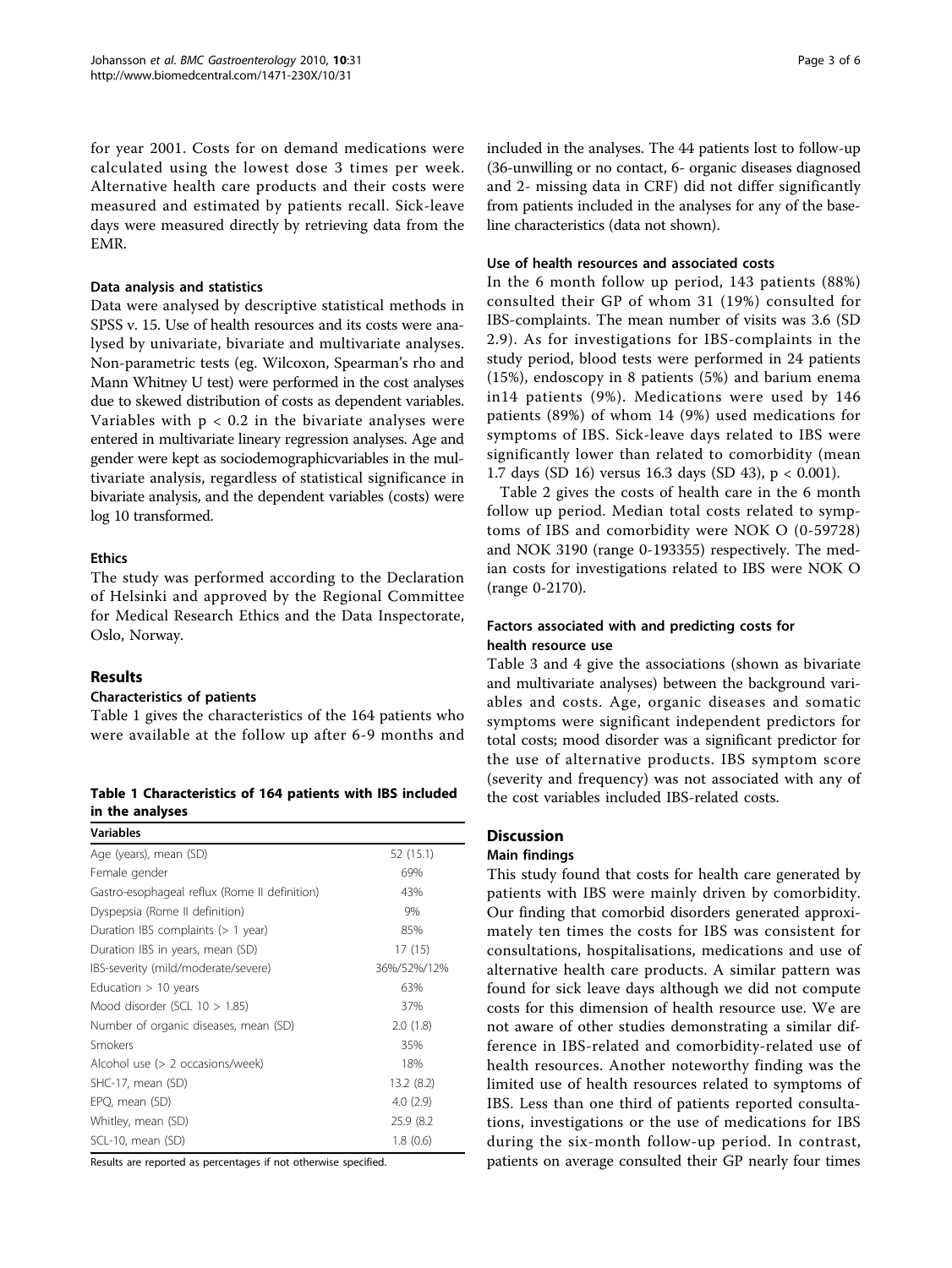| Type of health resource | <b>IBS-related costs</b>     | Comorbidity-related costs       | p-values* |
|-------------------------|------------------------------|---------------------------------|-----------|
| Consultations           | 169 (610)<br>$0(0-5520)$     | 1315 (1915)<br>539 (0-12688)    | P < 0.001 |
| Hospitalisations        | 710 (6413)<br>$0(0-58260)$   | 10302 (27330)<br>$0(0-174780)$  | P < 0.001 |
| Medications             | 47 (261)<br>$0(0-2785)$      | 2999 (6796)<br>1544 (0-74634)   | P < 0.001 |
| Alternative products    | 26(127)<br>$0(0-1110)$       | 238(544)<br>5 (0-4000)          | P < 0.001 |
| Total                   | 1049(6574)<br>$0(0 - 60468)$ | 14856(30570)<br>3190 (0-193355) | P < 0.001 |

<span id="page-3-0"></span>Table 2 IBS and comorbidity-related costs of health care measured in Norwegian Kroner (NOK) in the six-month follow-up period

\*Wilcoxon test due to skewed data.

Results are given both as mean (SD) and median with range (italic). €1 equals NOK 8.

|  | Table 3 Associations between background variables and costs of health care in the six-month follow up period |
|--|--------------------------------------------------------------------------------------------------------------|
|--|--------------------------------------------------------------------------------------------------------------|

| <b>Variables</b>                    | Costs for<br>consultations | Costs for<br>hospitalisations | Costs for<br>medications | <b>Costs for alternative</b><br>products | <b>Total</b><br>costs | <b>Total IBS related</b><br>costs |
|-------------------------------------|----------------------------|-------------------------------|--------------------------|------------------------------------------|-----------------------|-----------------------------------|
| Age                                 | 0.841                      | 0.579                         | 0.001                    | 0.182                                    | 0.003                 | 0.498                             |
| Gender (female)                     | 0.692                      | 0.612                         | 0.610                    | 0.125                                    | 0.965                 | 0.192                             |
| Education $> 10$ yrs                | 0.406                      | 0.465                         | 0.008                    | 0.126                                    | 0.251                 | 0.929                             |
| Smoker                              | 0.631                      | 0.725                         | 0.607                    | 0.301                                    | 0.567                 | 0.531                             |
| Alcohol use                         | 0.687                      | 0.046                         | 0.854                    | 0.834                                    | 0.552                 | 0.813                             |
| Reflux/Dyspepsia                    | 0.261                      | 0.543                         | 0.309                    | 0.388                                    | 0.385                 | 0.427                             |
| IBS-symptom score                   | 0.148                      | 0.767                         | 0.001                    | 0.838                                    | 0.075                 | 0.059                             |
| Somatic symptom score<br>$(SHC-17)$ | 0.001                      | 0.713                         | 0.001                    | 0.002                                    | 0.001                 | 0.524                             |
| Organic disease score               | 0.003                      | 0.014                         | 0.001                    | 0.434                                    | 0.001                 | 0.914                             |
| Neurotissism                        | 0.151                      | 0.796                         | 0.076                    | 0.006                                    | 0.224                 | 0.288                             |
| Health anxiety                      | 0.008                      | 0.873                         | 0.024                    | 0.105                                    | 0.132                 | 0.892                             |
| Mood disorder (SCL 10)              | 0.292                      | 0.975                         | 0.050                    | 0.001                                    | 0.140                 | 0.338                             |

The results are given as p-values with significant values in bold. For all background variables higher values were associated with increased costs.

and reported 17 sick leave days in the same period of time. As we have published earlier, our sample of patients were characterized by high levels of somatic and psychiatric comorbidity [[10\]](#page-5-0). Importantly, the total direct costs for health care generated by our sample lie within the range of costs reported in the systematic review of costs for IBS in the US and UK [[7](#page-5-0)]. Taken together the findings suggest that from a health economic perspective symptoms of IBS constitute a minor problem but patients with IBS constitute a major problem. Patients with IBS referred to specialists exhibit more severe IBS symptoms than patients handled in general practice [[16](#page-5-0)]. Since these patients also exhibit higher levels of comorbidity than patients in general practice it would be useful to study the impact of comorbidity on health resource use in secondary health care [[9\]](#page-5-0). This was partly investigated in a study of referred patients with severe IBS in the UK [\[17](#page-5-0)]. Interestingly, abdominal and psychological symptoms were independently associated with impaired health-related quality but the authors could not find predictors for the

observed excess health care costs and loss of productivity. Given the findings in our study one likely predictor would be the somatic comorbidity, which was not included as an explanatory factor in the UK study.

Knowledge about predictors of health care costs in patients with IBS can help target interventions to reduce such costs. Our multivariate analyses revealed age, somatic comorbidity (ie. number of organic diseases and somatic symptoms) and psychiatric comorbidity as main predictors of different domains of health care costs. The individual predictive values of these factors are limited by the significant correlation between somatic and psychological comorbidity in this sample of patients ( $r^2$  = 46%) [[10\]](#page-5-0). Accordingly, bivariate analyses revealed several somatic and psychiatric comorbidity-variables to be associated with most domains of health care costs. In contrast to what has been reported by Longstreth et al, severity of IBS symptoms did not predict costs for IBSrelated health care or total costs for health care in our study [[18\]](#page-5-0). This discrepancy is most likely explained by our use of multivariate analyses to control for the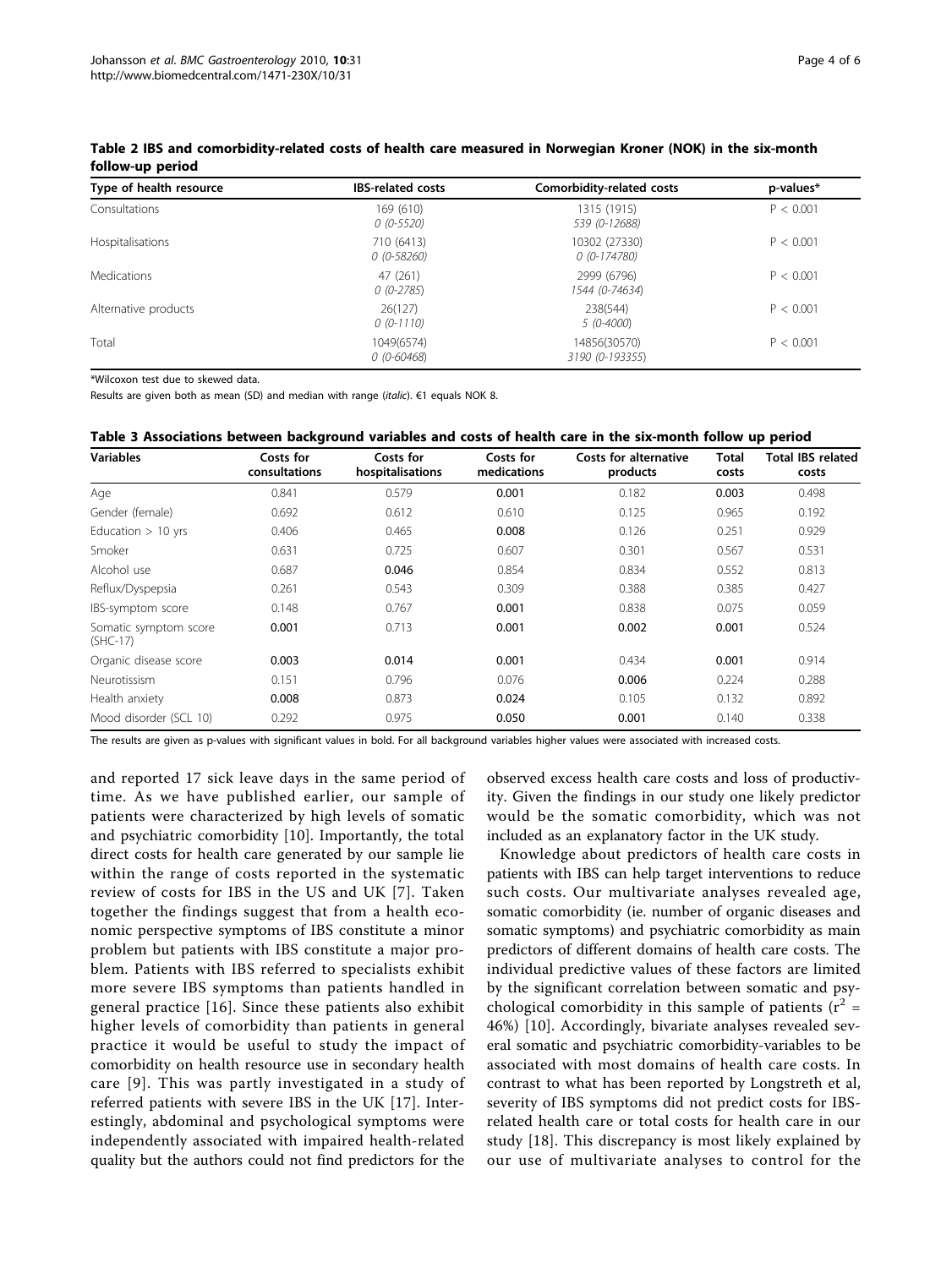<span id="page-4-0"></span>

|  |  |  | Table 4 Multivariate analyses of variables associated with costs of health care ( $p < 0.20$ ) in bivariate analysis |
|--|--|--|----------------------------------------------------------------------------------------------------------------------|
|--|--|--|----------------------------------------------------------------------------------------------------------------------|

| Costs                          | Age                            |    |                                |                                |                                | Gender Organic diseases Somatic symptoms Mood disorder IBS symptom score Alcohol use |                                |
|--------------------------------|--------------------------------|----|--------------------------------|--------------------------------|--------------------------------|--------------------------------------------------------------------------------------|--------------------------------|
| Costs for consultations        | ns                             | ns | $\beta = 0.133$<br>$p = 0.002$ | ns                             | ns                             | ns                                                                                   | ns                             |
| Costs for hospitalisations     | ns                             | ns | $\beta = 0.184$<br>$p = 0.031$ | ns                             | ns                             | ns                                                                                   | $\beta = 0.915$<br>$p = 0.025$ |
| Costs for medications          | $\beta = 0.032$<br>$p = 0.001$ | ns | ns                             | $\beta = 0.031$<br>$p = 0.002$ | ns                             | ns                                                                                   | ns                             |
| Costs for alternative products | $\beta = 0.013$<br>$p = 0.052$ | ns | ns                             | ns                             | $\beta = 0.484$<br>$p = 0.004$ | ns                                                                                   | ns                             |
| Total costs                    | $\beta = 0.013$<br>$p = 0.008$ | ns | $\beta = 0.090$<br>$p = 0.047$ | $\beta = 0.021$<br>$p = 0.034$ | ns                             | ns                                                                                   | ns                             |
| Total costs for<br><b>IBS</b>  | ns                             | ns | ns                             | ns                             | ns                             | ns                                                                                   | ns                             |

Results are given as  $\beta$  and p-values if statistically significant associations were found (p < 0.05) or as non-significant (ns).

confounding effects of comorbidity on health care costs. Other possible explanations include our crude measurement of IBS severity, the limited sample size and our sampling of patients with long standing symptoms who did not necessarily primarily consult for symptoms of IBS at the time they were included in this study. The latter possible explanation is reflected in the observed low number of investigations performed for IBS and the low median costs for medications for IBS. If we had included only patients with recently onset severe symptoms of IBS the costs for IBS-related health care would likely have been more impressive. The finding that increasing age independently predicted health care costs could be explained by sociodemographic factors or comorbidities (ie. more severe diseases and/or longer stays in hospitals) not captured by our analyses.

The considerable impact of comorbidites on health resource use observed in our study is unlikely to be unique to patients with IBS. A fairly similar pattern would probably emerge if we had included patients with a primary diagnosis of for example chronic low back pain, fibromyalgia or chronic fatigue syndrome instead of IBS as the qualifying diagnosis. Accordingly a systematic review of patients with chronic low back pain found an association between comorbid mood disorders and health care costs [[19](#page-5-0)]. More recently a study of 16 567 patients with chronic low back pain reported that physical and mental health comorbidities were associated with healthcare utilization and costs [[20](#page-5-0)]. The findings highlight the need to maintain a wide focus not restricted to specific diagnoses both in clinical research and practice for patients with a variety of somatic and psychiatric illness.

#### Strengths and limitations

Among the strengths of this study are the cohort study design, the high follow up rate and the meticulous retrieval of data from the EMR concerning consultations, hospitalisations, medications and sick-leave days.

Another strength is that the IBS diagnosis was based on the internationally recognised Rome II-criteria designed for research purposes [[11](#page-5-0)]. The Rome II criteria have now been superseded by the Rome III criteria but only minor changes have been made regarding the diagnosis of IBS. A weakness of our study and possible source of information error is that the use of medications over the counter, alternative health care and presence of organic diseases were assessed by patients recall. Another possible source of information error is that study nurses who were aware of the objectives in the study and responsible for collecting data at follow up could have influenced categorization of health resources as related to IBS or related to comorbidity. Another potential weakness is that we can not determine to what extent patients with IBS in our study used more health resources than patients in general practice without IBS. However, this has been firmly established by others [\[7\]](#page-5-0).

#### Conclusion

It seems reasonable to conclude that effective treatment targeting IBS symptoms alone will have limited impact on the use of health resources generated by these patients in a general practice setting. Our findings call for research to establish the impact of comorbidity on use of health resources and quality of life in different clinical settings. We suggest that future research to improve treatment for patients with IBS should take into consideration comorbidity as a main driver for health resource use and reduced quality of life [[21\]](#page-5-0). The comorbidity of IBS has implications for choice of interventions (e.g mind body intervention) and outcomes in design of treatment trials [[22](#page-5-0),[23\]](#page-5-0). Regarding choice of outcomes we suggest that both somatic and psychiatric comorbidities are included as patient-important outcomes together with symptoms of IBS, quality of life and use of health resources in future trials. For clinicians who encounter patients with IBS in clinical practice our study pinpoints the importance of a holistic